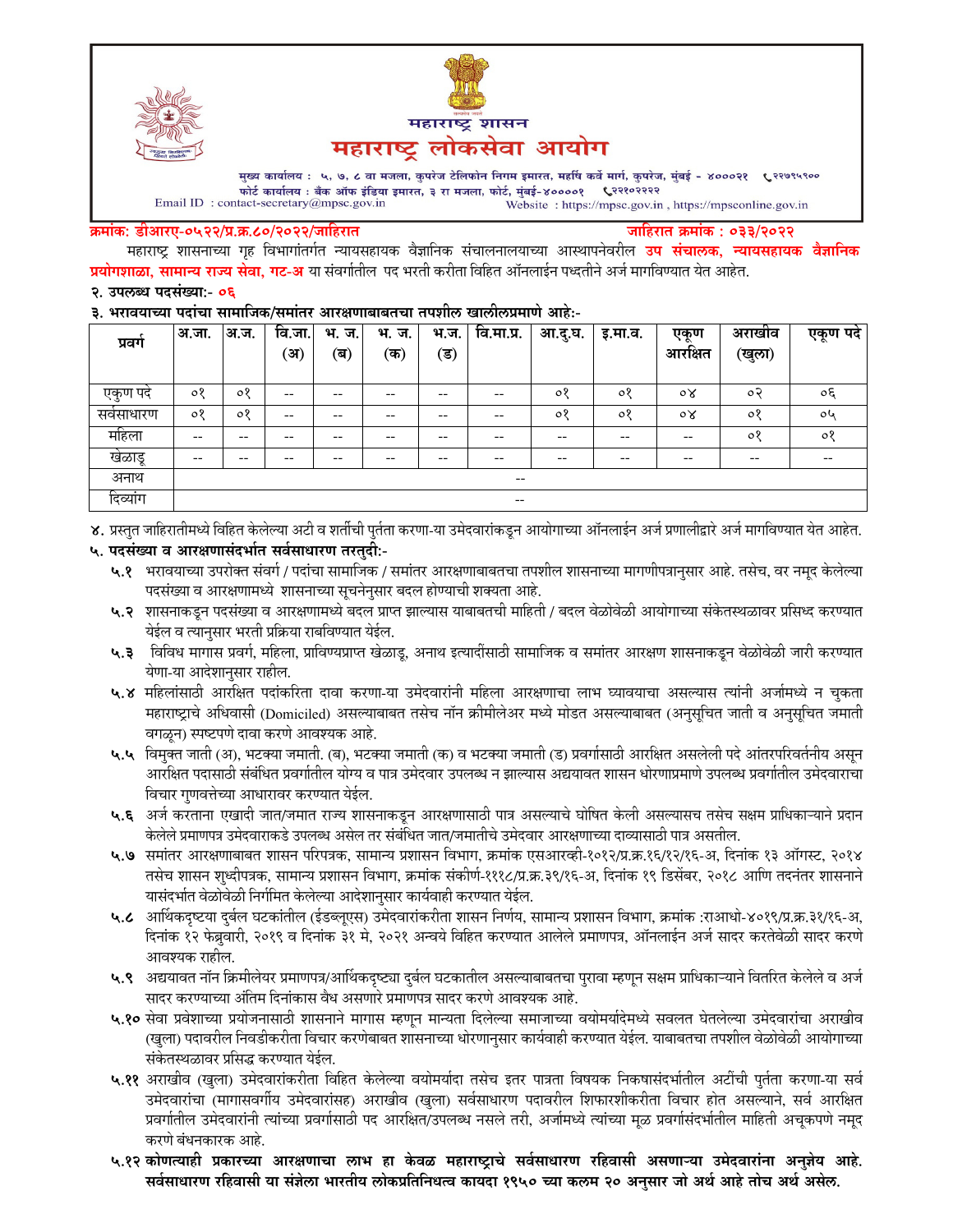- **५.१३** कोणत्याहो प्रकारच्या आरक्षणाचा (सामाजिक अथवा समातर) अथवा सोयो सवलतोचा दावा करणा-या उमंदवाराकडे सर्बाधत कायदा / नियम / आदेशानुसार विहित नमुन्यातील प्रस्तुत जाहिरातीस अनुसरुन अर्ज स्वोकारण्यासाठी विहित केलेल्या दिनाकापूर्वाचे वैध प्रमाणपत्र उपलब्ध असणे ओनवार्य आहे.
- **५.१४** सामाजिक व समातर आरक्षणासदर्भात विविध न्यायालयामध्ये दाखल न्यायप्रविष्ट प्रकरणी अतिम निर्णयाच्या अधीन राहून पदभरतीची कार्यवाही करण्यात येईल.

## ५.१५ खेळाडू आरक्षण :-

- **५.१५.१** शासन निर्णय, शालेय शिक्षण व क्रोडा विभाग, क्रमाक: राक्रोधो-२००२/प्र.क्र.६८/क्रायुसे-२, दिनाक १ जुलै, २०१६, तसेच शासन शुध्दोपत्रक, शालेय शिक्षण व क्रोडा विभाग, क्रमाक:राक्रोधो-२००२/प्र.क्र.६८/क्रोयुसे-२, दिनाक १८ आगस्ट, २०१६, शुध्दोपत्रक क्रमाक:राक्रोधो-२००२/प्र.क्र.६८/क्रायुसे-२, दिनाक ११ माचे, २०१९ व शासन शुद्धिपत्रक, शालेय शिक्षण व क्रोडा विभाग, क्रमाक : राक्रोधो-२००२/प्र.क्र.६८/क्रोयुसे-२, दिनाक २४ आंक्टोबर, २०१९ आणि तदनतर शासनाने यासदभौत वेळविळी निर्गीमत केलेल्या आदेशानुसार प्राविण्य प्राप्त खेळाडू आरक्षणासदर्भात तसेच वर्यामयदितील सवलतीसदर्भांत कार्यवाही करण्यात येईल.
- **५.१५.२** प्राविण्य प्राप्त खेळाडू व्यक्तोसाठी असलेल्या आरक्षणाचा दावा करणा-या उमदवाराच्या बाबतोत क्रांडा करात धारण करोत असल्याबाबत सक्षम प्राधिका-याने प्रमाणित केलेले पात्र खेळाचे प्राविण्य प्रमाणपत्र पूर्व परोक्षेस अजे सादर करण्याच्या ओतम दिनाकाचे किंवा तत्पूर्वीचे असणे बंधनकारक आहे.
- **५.१५.३** खेळाचे प्राविण्य प्रमाणपत्र योग्य दर्जाचे असल्याबाबत तसेच तो खेळाडू उमेदवार खेळाडूसाठी आरोक्षत पदावरोल निवडोकरोता पात्र ठरतो, याविषयोच्या पडताळणोकरोता त्याचे प्राविण्य प्रमाणपत्र सर्बांधत विभागोय उपसचालक कार्यालयाकडे पूर्व परक्षिस अर्ज सादर करण्याच्या दिनाकापूर्वाच सादर केलेले असणे बधनकारक आहे. अन्यथा प्राविण्य प्राप्त खेळाडूसाठी आरक्षणाकरीता पात्र समजण्यात येणार नाहो.
- **५.१५.४** कागदपत्रे पडताळणी/मुलाखतोच्यावेळी खेळाडू उमेदवारानो विहित अहेता धारण करोत असल्याबाबत सक्षम प्राधिका-याने प्रमाणित केलेले प्राविण्य प्रमाणपत्र तसेच त्याचे प्राविण्य प्रमाणपत्र योग्य असल्याबाल तसेच खेळाडू कोणत्या सवगोतील खेळाडूसाठी आरोक्षत पदावरोल निवडोकरीता पात्र ठरतो, याविषयोचा सक्षम प्राधिका-याने प्रदान केलेले प्राविण्य प्रमाणपत्र पडताळणोबाबतचा अहवाल सादर केला तरच उमेदवाराचा सर्बाधत सवगोतील खेळाडूसाठी आरक्षित पदावर शिफारशो/नियुक्तोकरीता विचार करण्यात येईल.
- **५.१५.५** एकापेक्षा जास्त खेळाची प्राविण्य प्रमाणपत्रे असणा-या खेळाडू उमेदवाराने एकाच वेळेस सर्वे खेळाची प्राविण्य प्रमाणपत्रे प्रमाणित करण्याकरोता सर्बांधेत उपसचालक कार्यालयाकडे सादर करणे बंधनकारक आहे.

### ५.१६ दिव्याग आरक्षण:-

- **५.१६.१** दिव्याग व्यक्तो हक्क अधिनियम २०१६ च्या आधारे शासन निर्णय सामान्य प्रशासन विभाग, क्रमाक २९८/प्र.क्र.११४/१६ अ, दिनाक २९ मे, २०१९ तसच यासदभात शासनाकडून वळावळा जारा करण्यात आलल्या आदश्मा व्यव्याग व्यक्ताच्या आरक्षणासदभात कायवाहा करण्यात यइल.
- **५.१६.२** शासन निर्णय, गृह विभाग क्रमाक: एफएसएल॰४२१/प्र.क्र.४१(१)/पोल-४, दिनाक २४ सप्टेंबर, २०२१ अन्वयं खालोल दिव्याग प्रवर्गातोल व्यक्तो / उमेदवार सदर पदाकरीता अर्ज करण्यास पात्र आहेत:-

(1) Deaf, Hard Hearing, (2) One Arm, One Leg, One Arm One Leg, Cerebral Palsy, Leprosy Cured, Dwarfism, Acid Attack Victim, (3) Special Learning Disability, Mental Illness (4) Multiple Disabilities involving (1) to (3)

- **५.१६.३** दिव्यांग व्यक्तींसाठी असलेली पदे भरावयाच्या एकूण पदसंख्येपैकी असतील.
- **५.१६.४** दिव्याग व्यक्तोची सर्बोधत सवर्ग/पदाकरोता पात्रता शासनाकडून वेळविळी निर्गीमत केलेल्या आदेशानुसार राहोल.
- **५.१६.५** दिव्याग व्यक्तांसाठी आरक्षित पदावर शिफारस करताना उमंदवार कांणत्या सामाजिक प्रवर्गातोल आहे, याचा विचार न करता दिव्याग गुणवत्ता क्रमाकानुसार त्याची शिफारस करण्यात येईल.
- **५.१६.६** सर्बाधत दिव्यागत्वाच्या प्रकारचे किमान ४०% दिव्यागत्वाचे प्रमाणपत्र धारक उमेदवार / व्यक्तो आरक्षण तसेच नियमानुसार अनुज्ञेय सोयो / सवलतीसाठी पात्र असतील.
- **५.१६.७** लक्षणीय दिव्यागत्व असलेले उमेदवार / व्यक्ती खालील सवलतीच्या दाव्यास पात्र असतील:-

(१) दिव्यागत्वाचे प्रमाण किमान ४०% अथवा त्यापेक्षा जास्त असल्यास तसेच पद लक्षणांय दिव्याग व्यक्तोसाठो आरोक्षित असल्यास नियमानुसार अनुज्ञेय आरक्षण व इतर सोयी सवलती.

(२) दिव्यागत्याचे प्रमाण किमान ४०% अथवा त्यापेक्षा जास्त असल्यास तसेच पद सर्बाधत दिव्याग प्रकारासाठी सुनिश्चित केले असल्यास नियमानुसार अनुज्ञेय सायी सवलती

- **५.१६.८** लक्षणोय दिव्याग व्यक्तांसाठी असलेल्या वर्यामयोर्दचा अथवा इतर कोणत्याहो प्रकारचा फायदा घेऊ इच्छिणा-या उमंदवारानां शासन निर्णय, सार्वजनिक आरोग्य विभाग, क्रमाक अप्रोक-२०१८/प्र.क्र.४६/आरोग्य-६, दिनाक १४ सप्टेंबर, २०१८ मधील आदेशानुसार केंद्र शासनाच्या www.swavlambancard.gov.in अथवा SADM या सगणकोय प्रणालोदवारे वितोरंत करण्यात आलेले नवोन नमुन्यातील दिव्यागत्वाचे प्रमाणपत्र सादर करणे ओनवार्य आहे.
- **५.१६.९** लक्षणीय दिव्यागत्व असणा-या उमेदवाराना अजामध्ये नमूद केलेला दिव्यागत्वाचा प्रकार / उप प्रकार बदलणे अनुज्ञेय नाहो.

### ५.१७ अनाथ आरक्षण :-

- **५.१७.१** अनाथ व्यक्तोचे आरक्षण शासन निर्णय, मोहला व बालोवकास विभाग, क्रमाक: अनाथ-२०१८/प्र.क्र.१८२/का-०३, दिनाक २३ आगस्ट, २०२१ तसेच यासदर्भात शासनाकडून वेळविळी जारी करण्यात येणा-या आदेशानुसार राहोल.
- **५.१७.२** अनाथांसाठी आरक्षित पदावर गुणवत्तेनुसार निवड झालेल्या उमेदवारामाचिक ज्या सामाजिक प्रवर्गाचा आहे; त्या प्रवर्गातून करण्यात येइल.
- **५.१७.३** प्रस्तुत पदासाठी अजोद्वारे अनाथ आरक्षणाचा दावा केलेल्या उमेदवारानां दिनाक २३ आगस्ट, २०२१ राजांच्या शासन निर्णयाद्वारे विहित करण्यात आलेल्या कार्यपद्धतोनुसार सुधारित नमुन्यातील अनाथ प्रमाणपत्र व महाराष्ट्र राज्याचे अधिवास प्रमाणपत्र आयोगाकडून निश्चित करण्यात येणाऱ्या विहित कालावर्धात सादर करणे आवश्यक राहोल. अन्यथा अनाथ आरक्षणाचा दावा विचारात घेतला जाणार नाहो.

### **६. वेतनश्रेणी :-**

स्तर एस-२४ रुपये ७१,१००/- ते रुपये २,११,९००/- अधिक नियमानुसार अनुज्ञेय भत्ते.

- **9. पात्रता:-**
	- <u>७.१ भारतीय नागरिकत्व</u>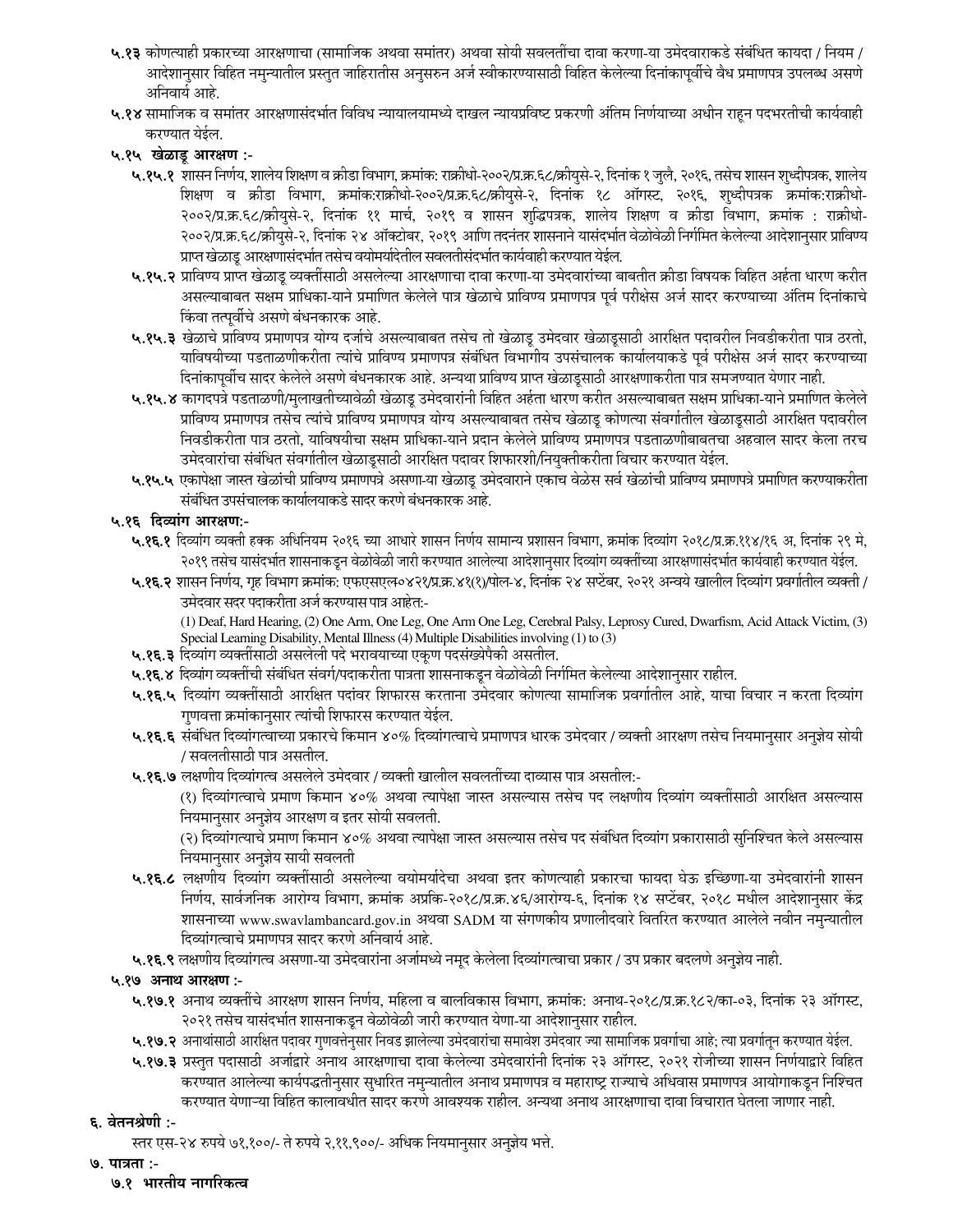#### ७.२ वयोमयोदा :-

| वयामयादा | किमान        | कमाल वय |            |        |                          |                            |               |         |  |
|----------|--------------|---------|------------|--------|--------------------------|----------------------------|---------------|---------|--|
| गणण्याचा | अमागास /     | अराखीव  | मागासवगोय/ |        | प्राविण्य प्राप्त खेळाडू | माजी सैनिक, आणिबाणी व      | दिव्याग       |         |  |
| दिनांक   | मागासवर्गीय/ | खुला)   | आ.दू.घ./   |        |                          | अल्पसेवा राजदिष्ट अधिकारी  |               | उमंदवार |  |
|          | आ. दु. घ.    |         | अनाथ       | अराखीव | मागासवगीय/               | अराखीव                     | मागासवगीय/    |         |  |
|          |              |         |            | (खुला) | आ.दु.घ./ अनाथ            | (खुला)                     | आ.दु.घ./ अनाथ |         |  |
| १ ऑगस्ट, | १८           | X٥      | ४५         | ४३     | ४५                       | सैनिको सेवेचा कालावधी अधिक |               | ४५      |  |
| २०२२     |              |         |            |        |                          | ३ वर्ष                     |               |         |  |

**७.२.१** महाराष्ट्र शासनाच्या सेवेतील कर्मचा-याना उच्च वर्यामयोदा लागू नाही.

'9.२.२ मागासवगीय उमेदवार, दिव्याग आणि खेळाडू याना असलेली वर्यांमयांदेतील शिशिलतेची सबलत योर्की कोणतेही अधिकत्तम असलेली एकच सवलत देय राहील.

**७.२.३** असामान्य शैक्षोणक अहेता किंवा अनुभव किंवा दोन्हो धारण करणाऱ्या उमेदवाराच्या बाबतीत उच्च वर्यामयोदा शिथिलक्षम राहोल. परतु, आयोगाच्या कार्यानयमावलोतील तरतुदोनुसार जव्हा मुलाखतीसाठी पुरस उमदवार प्राप्त होत नसतील, तव्हाच सदर तरतुद विचारात घेतला जाइल.

- **७.२.४** अशा प्रत्येक प्रकरणो उपलब्ध उमेदवाराच्या उच्चतम शैक्षोणक अहेतंच्या दोन स्तर उच्च शैक्षोणक अहेताप्राप्त उमेदवारच वयोमयोदेत सवलतीकरीता विचारात घेतले जातील.
- **७.२.५** अनुभवाच्या संदर्भात ज्या पदावरील किमान अनुभव मागितला असेल त्यापेक्षा वरिष्ठ पदावरील अनुभव वयोमयोदा शिथिल करण्याकरीता विचारात घेतला जाईल.
- ७.२.६ शासन निर्णय, सामान्य प्रशासन विभाग, क्रमाक एसआरव्ही-२०२१/प्र.क्र.६१/कार्या-१२, दिनाक १७ डिसेंबर, २०२१ अनुसार दिनाक १ मार्च, २०२० ते दिनाक १७ डिसेंबर, २०२१ या कालावधीत वयाधिक ठरणारे उमेदवार अर्ज करण्यास पात्र असतील.

## **८. शैक्षणिक अहेता आणि अनुभव:-**

**8.1 (#56 -ह: -** Possess a Master's Degree at least in second class or Doctorate degree in the respective subject as mentioned in the Schedule I;

| ochedule – i                            |  |  |  |  |  |  |  |
|-----------------------------------------|--|--|--|--|--|--|--|
| <b>DIVISION</b>                         |  |  |  |  |  |  |  |
| Biology / Serology                      |  |  |  |  |  |  |  |
|                                         |  |  |  |  |  |  |  |
|                                         |  |  |  |  |  |  |  |
| Toxicology / Prohibition                |  |  |  |  |  |  |  |
| General Analytical and Instrumentation  |  |  |  |  |  |  |  |
| Physics / Ballistics                    |  |  |  |  |  |  |  |
|                                         |  |  |  |  |  |  |  |
|                                         |  |  |  |  |  |  |  |
| Regional Forensic Science Laboratiories |  |  |  |  |  |  |  |
|                                         |  |  |  |  |  |  |  |

**SCHEDULE – I** 

**And Thereafter** 

- **8.2 -%=3":-** Have acquired research experience of recognized merit in analytical methods in the relevant subject for not less than ten years after acquiring qualification mentioned in the Schedule (I) of 8.1 above.
- **८.३ प्राधान्यशील अर्हता:-** Preference may be given to candidates who possess research and development experience in the respective field as mentioned in the Schedule II; **SCHEDULE – II**

| 9CHEDULE – H                                            |                                       |  |  |  |  |  |
|---------------------------------------------------------|---------------------------------------|--|--|--|--|--|
| <b>EXPERIENCE</b>                                       | <b>DIVISION</b>                       |  |  |  |  |  |
| 1. Bio-chemical/Immunologycal work as applied to        | Biology / Serology                    |  |  |  |  |  |
| characterization of biological materials including      |                                       |  |  |  |  |  |
| isozyme / immune-blood typing                           |                                       |  |  |  |  |  |
| 2. Analytical Texicology or Drug Analysis or            | Toxicology                            |  |  |  |  |  |
| Abalytical bio-chemistry                                |                                       |  |  |  |  |  |
| 3. Analysis of standard and illicit liquors, spirituous | Prohibition                           |  |  |  |  |  |
| medicinal preparations, blood alcohol, narcotics        |                                       |  |  |  |  |  |
| and changerous drugs                                    |                                       |  |  |  |  |  |
| 4. General or industrial chemical analysis and in       | Genral Analytical and Instrumentation |  |  |  |  |  |
| gas / liquid chromstography and                         |                                       |  |  |  |  |  |
| spectrophotometry UV/IR                                 |                                       |  |  |  |  |  |
| 5. Physico-chemical instrumental methods or             | Physics                               |  |  |  |  |  |
| analysis including spectrochemicals analysis            |                                       |  |  |  |  |  |
| 6. Training and experience in Forensic Ballistics       | <b>Ballistics</b>                     |  |  |  |  |  |
| work                                                    |                                       |  |  |  |  |  |
| Any of the above mention of 1-6                         | Regional Forensic Laboratories        |  |  |  |  |  |

**8.4** Notwithstanding anything contained in clause 8.2 above, if at any stage of selection, the Commission is of the opinion that sufficient number of candidates possessing the requisite experienceare not available to fill up the vacancies reserved for candidates belonging to Schedule Caste, Schedule Caste converts to Buddhism, Schedule Tribes, Denotified Tribes or Nomadic Tribes then the Commission may in the matter of such selection, relax the requirement in the respect of period of experience set out therein, and select suitable candidate belonging to such Caste or Tribes.

# ८.५ शैक्षणिक अर्हता व अनुभवाचा कालावधी गणना करण्याचा दिनांक:-

**८.५.१** प्रस्तुत जाहिरातसि अनुसरुन अर्ज सादर करण्यासाठी विहित केलेल्या अतिम दिनाकास सर्बाधत शैक्षीणक अहंता धारण करणे आवश्यक आहे.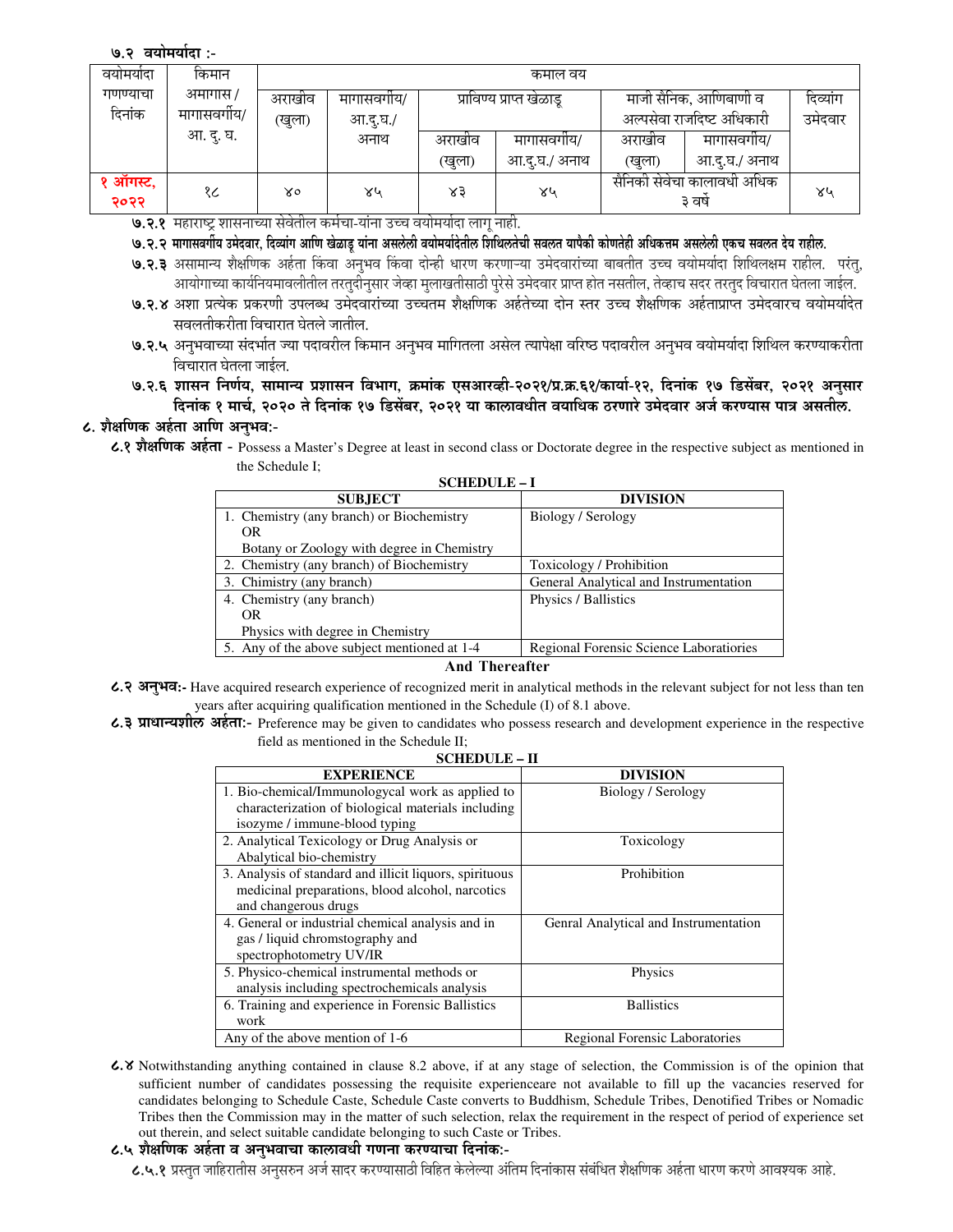८.५.२ अनुभवाच्या कालावधीची गणना प्रस्तुत जाहिरातीस अनुसरुन अर्ज सादर करण्याकरीता विहित केलेल्या अंतिम दिनांकास करण्यात येईल.

# ८.६ अनुभवाच्या दाव्यांबाबत:-

आयोगाच्या ऑनलाईन अर्ज प्रणालीक्षरे विविध स्वरुपाचे दावे करताना अथवा दावे अद्ययावत करताना प्रस्तुत जाहिरातीस अनुसरुन अनुभवाच्या दाव्यांनुसार पात्र होण्यासाठी उमेदवाराने Nature of Job-Research experience in analytical methods असे नमूद करणे अनिवार्य आहे. त्याशिवाय, ऑनलाईन अर्ज प्रणालीद्वारे अर्ज स्वीकृत होऊ शकणार नाही.

९. कर्तव्ये व जबाबदा-या:- प्रस्तुत पदाच्या कर्तव्ये व जबाबदा-या याबाबतचा तपशील आयोगाच्या https://mpsc.gov.in या संकेतस्थळावर उपलब्ध आहे.

# १०. निवडप्रकिया:-

- १०.१ प्रस्तुत जाहिरातीमध्ये नमूद केलेली शैक्षणिक अर्हता, अनुभव इत्यादी अर्हता किमान असून, किमान अर्हता धारण केली म्हणून उमेदवार मुलाखतीस बोलाविण्याकरिता पात्र असणार नाही.
- १०.२ जाहिरातीस अनुसरून प्राप्त अर्जाची संख्या आयोगाच्या कार्यनियमावलीतील तरतुदीनुसार वाजवी प्रमाणापेक्षा जास्त असेल आणि अर्ज सादर केलेल्या सर्व पात्र उमेदवारांच्या मुलाखती घेणे सोयीस्कर नसल्यास मुलाखतीसाठी उमेदवारांची संख्या मर्यादित करण्याच्या दृष्टीने जाहिरातीमध्ये नमूद शैक्षणिक अर्हता आणि/अथवा अनुभव यापेक्षा अधिक शैक्षणिक अर्हता/अनुभव किंवा अन्य योग्य निकष यांच्या आधारे अथवा चाळणी परीक्षेद्वारे मुलाखतीस पात्र उमेदवारांची संख्या मर्यादित करण्यात येईल.
- १०.३ चाळणी परीक्षा घेण्याचे निश्चित झाल्यास, अर्हता आणि / अथवा अनुभव शिथिल केला जाणार नाही.
- १०.४ चाळणी परिक्षेचा अभ्यासक्रम, परीक्षेचे माध्यम व इतर बाबी (लागू असल्यास) आयोगाच्या संकेतस्थळावर प्रसिध्द करण्यात येतील.
- १०.५ चाळणी परीक्षा घेतल्यास चाळणी परीक्षेचे गुण व मुलाखतीचे गुण एकत्रितरित्या विचारात घेऊन तर चाळणी परीक्षा न झाल्यास केवळ मुलाखतीच्या गुणांच्या आधारे उमेदवाराची शिफारस करण्यात येईल.
- १०.६ मुलाखतीमध्ये किमान ४१% व त्यापेक्षा जास्त गुण मिळविणाऱ्या उमेदवारांचाच शिफारशीसाठी विचार केला जाईल.
- १०.७ सेवा भरतीची संपूर्ण निवड प्रक्रिया उप संचालक, न्यायसहायक वैद्यानिक प्रयोगशाळा, गट-अ (सेवाप्रवेश नियम) १९९१ अथवा तद्नंतर शासनाकडून वेळोवेळी करण्यात येणा-या सुधारणा तसेच आयोगाकडून वेळोवेळी सुधारण्यात येणा-या कार्यनियमावलीतील तरतुदीनुसार राबविण्यात येईल.

## ११. अर्ज करण्याची पध्दत :-

## ११.१ अर्ज सादर करण्याचे टप्पे :-

- ११.१.१ आयोगाच्या ऑनलाईन अर्ज प्रणालीवर यापुर्वी विहित पध्दतीने नोंदणी केली नसल्यास नोंदणी करुन खाते (Profile) तयार करणे.
- ११.१.२ खाते तयार केलेले असल्यास व ते अदययावत करण्याची आवश्यकता असल्यास अद्ययावत करणे.
- ११.१.३ विहित कालावधीत तसेच विहित पध्दतीने आवश्यक कागदपत्रे अपलोड करून अर्ज सादर करणे.
- ११.१.४ परीक्षा शुल्काचा भरणा विहित पध्दतीने करणे.

### ११.२ विहित प्रमाणपत्र/कागदपत्रे अपलोड करणे.

११.२.१ प्रोफाईलद्वारे केलेल्या विविध दाव्यांच्या अनुषंगाने उमेदवाराची पात्रता अजमावल्यानंतर (Check eligibility) उमेदवार जाहिरातीनुसार पात्र ठरत असल्यास अर्ज सादर करताना खालील कागदपत्रे/प्रमाणपत्रे (लागू असलेली) अपलोड करावी लागतील:-

| अ. क्र.      | प्रमाणपत्र/कागदपत्र                                                                               | फाईल       | किमान फाईल | कमाल फाईल |
|--------------|---------------------------------------------------------------------------------------------------|------------|------------|-----------|
|              |                                                                                                   | फॉर्मेट    | साईज (KB)  | साईज (KB) |
| १            | अर्जातील नावाचा पुरावा (एस.एस.सी. अथवा तत्सम शैक्षणिक अर्हता)                                     | PDF        | 40         | 400       |
| २            | वयाचा पुरावा                                                                                      | PDF        | 40         | 400       |
| ३            | शैक्षणिक अर्हता इत्यादीचा पुरावा                                                                  | <b>PDF</b> | 40         | 400       |
| $\mathsf{x}$ | सामाजिकदृष्टया मागासवर्गीय असल्याबाबतचा पुरावा                                                    | <b>PDF</b> | 40         | 400       |
| ५            | आर्थिकदृष्टया दुर्बल घटकातील असल्याबाबतचा पुरावा                                                  | <b>PDF</b> | 40         | 400       |
| ٤            | अद्ययावत नॉन-क्रिमीलेयर प्रमाणपत्र                                                                | <b>PDF</b> | 40         | 400       |
| U            | पात्र दिव्यांग व्यक्ती असल्याचा पुरावा                                                            | PDF        | 40         | 400       |
| ८            | पात्र माजी सैनिक असल्याचा पुरावा                                                                  | PDF        | 40         | 400       |
| ९            | अनाथ आरक्षणाकरीता पात्र असल्याचा पुरावा                                                           | <b>PDF</b> | 40         | 400       |
| १०           | खेळाडू आरक्षणाकरीता पात्र असल्याचा पुरावा                                                         | PDF        | 40         | 400       |
| ११           | अराखीव माहिला, खेळाडू, दिव्यांग, माजी सैनिक आरक्षणाचा दावा असल्यास अधिवास<br>प्रमाणपत्र           | <b>PDF</b> | 40         | 400       |
| १२           | एस.एस.सी. नावात बदल झाल्याचा पुरावा                                                               | PDF        | 40         | 400       |
| १३           | मराठी भाषेचे ज्ञान असल्याचा पुरावा                                                                | PDF        | 40         | 400       |
| १४           | लहान कुटुंबाचे प्रतिज्ञापन                                                                        | PDF        | 40         | 400       |
| १५           | अनुभवाचा पुरावा                                                                                   | <b>PDF</b> | 40         | ५००       |
| १६           | राज्य शासकीय कर्मचारी यांच्याकरीता वयोमर्यादेतील सवलतीचा दावा असल्यास सादर<br>करावयाचे प्रमाणपत्र | <b>PDF</b> | ५०         | 400       |

११.२.२ उपरोक्त प्रमाणपत्र/कागदपत्रे आयोगाच्या संकेतस्थळावरील 'उमेदवारांना सर्वसाधारण सूचना' प्रकरण क्रमांक चार मध्ये नमूद केल्याप्रमाणे असणे अनिवार्य आहे.

- ११.२.३ संबंधित जाहिरातीस अनुसरुन विहित निकष/पात्रता तसेच प्रोफाईलमधील दाव्यांच्या अनुषंगाने प्रमाणपत्रे/कागदपत्रे अपलोड करावी लागतील. प्रोफाईलमधील विविध दाव्यांच्या अनुषंगाने अपलोड करावयाची संबधित कागदपत्रे प्रणालीद्वारे अर्ज सादर करताना प्रदर्शित होतील.
- ११.२.४ पात्रतेसंदर्भातील विविध दाव्यांच्या अनुषंगाने प्रमाणपत्रे/कागदपत्रे अपलोड केल्याशिवाय अर्ज सादर करता येणार नाही.

# ११.३ सर्वसाधारण :-

**(एक)** अर्ज आयोगाच्या ऑनलाईन अर्ज प्रणालीद्वारे फक्त ऑनलाईन पद्धतीने स्वीकारण्यात येतील.